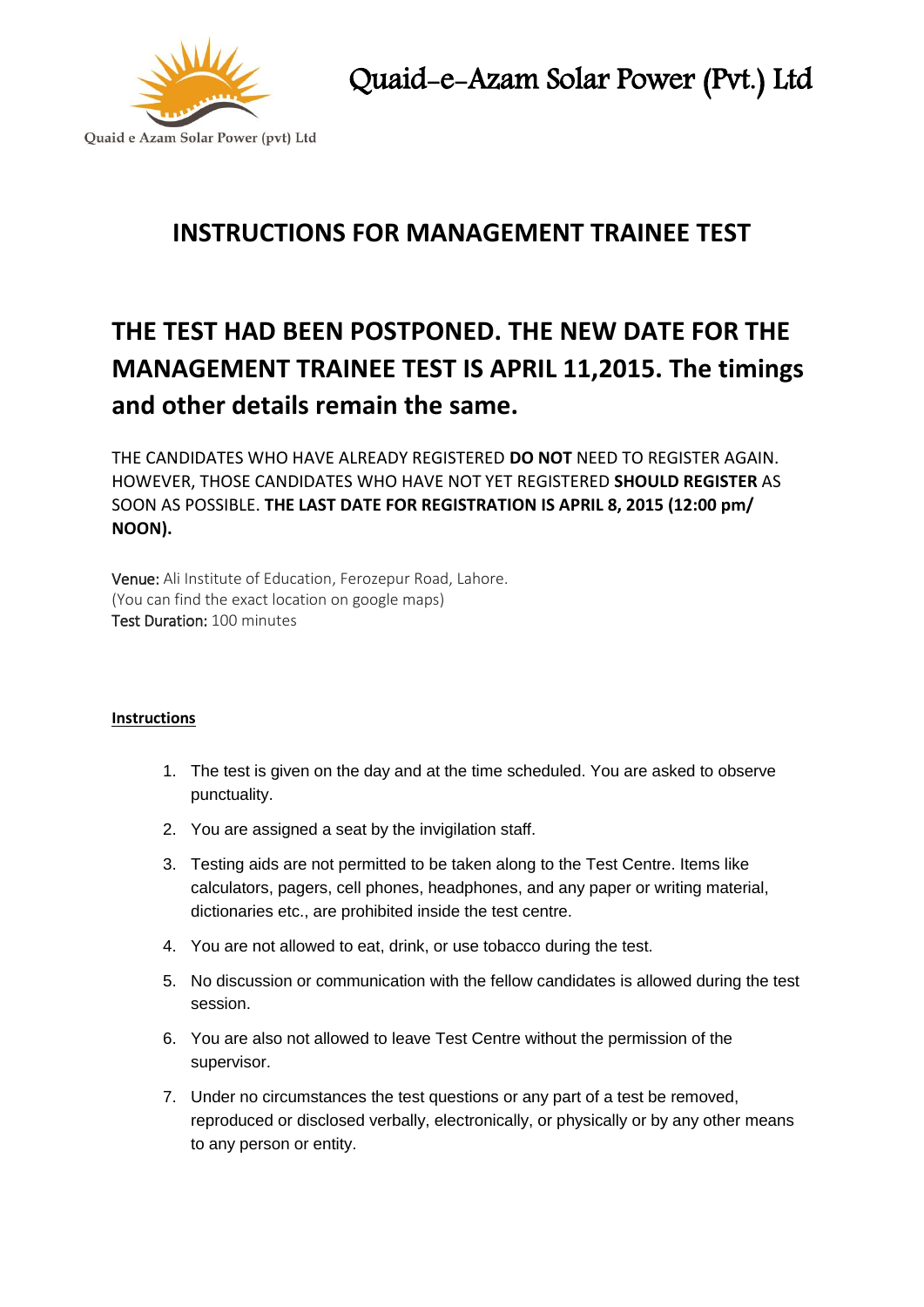

# Quaid e Azam Solar Power (pvt) Ltd

- 8. Test centre does not have large waiting areas. Friends or relatives who accompany you to the test centre are not permitted to wait in the near vicinity of the test centre or contact you while you are taking the test.
- 9. If you need to leave your seat at any time during the test, raise your hand and ask the invigilator. Timing of the test does not stop.
- 10. Dress in such a way that you can adapt to any room temperature.
- 11. You are not permitted to leave the test center vicinity during the test session.
- 12. If at any time during the test you believe that you have a problem with your test, or need the Invigilation Staff for any reason, raise your hand to notify the Invigilation Staff.

# **If you are found indulged in any of the following activities, he / she is disqualified from the test:**

- 1. Arriving late at the test center.
- 2. Taking the test for someone else.
- 3. Failing to provide the CNIC or failing to register for the test via link provided in the email.
- 4. If you do not show the CNIC and your photograph does not match, you are not permitted to take the test.
- 5. Using any objectionable material during the test.
- 6. Trying to create disturbance inside the test center.
- 7. Showing ill behaviour towards the invigilation staff.
- 8. Trying to communicate with the fellow candidates while the test is in progress.
- 9. Trying to tear pages from the question paper.
- 10. Showing indiscipline i.e. eating, smoking etc.
- 11. Leaving the test centre without permission.

# **How to Attempt the Test**

- 1. Fill all required information i.e. Your Name, Father's Name, CNIC etc (if required) on the answer sheet.
- 2. Read the directions carefully before you begin your test.
- 3. Each question has maximum five choices and minimum two. You are required to choose the correct choice for every question and fill the corresponding oval with a lead pencil on the answer sheet.
- 4. The invigilator announces the procedure of marking the answer sheets. Listen carefully to the instructions. When you mark the answer sheets, make sure that the space is completely filled in. You can change the answer. Do it by erasing the earlier choice neatly.
- 5. Use a lead pencil for marking the Answer Sheets.